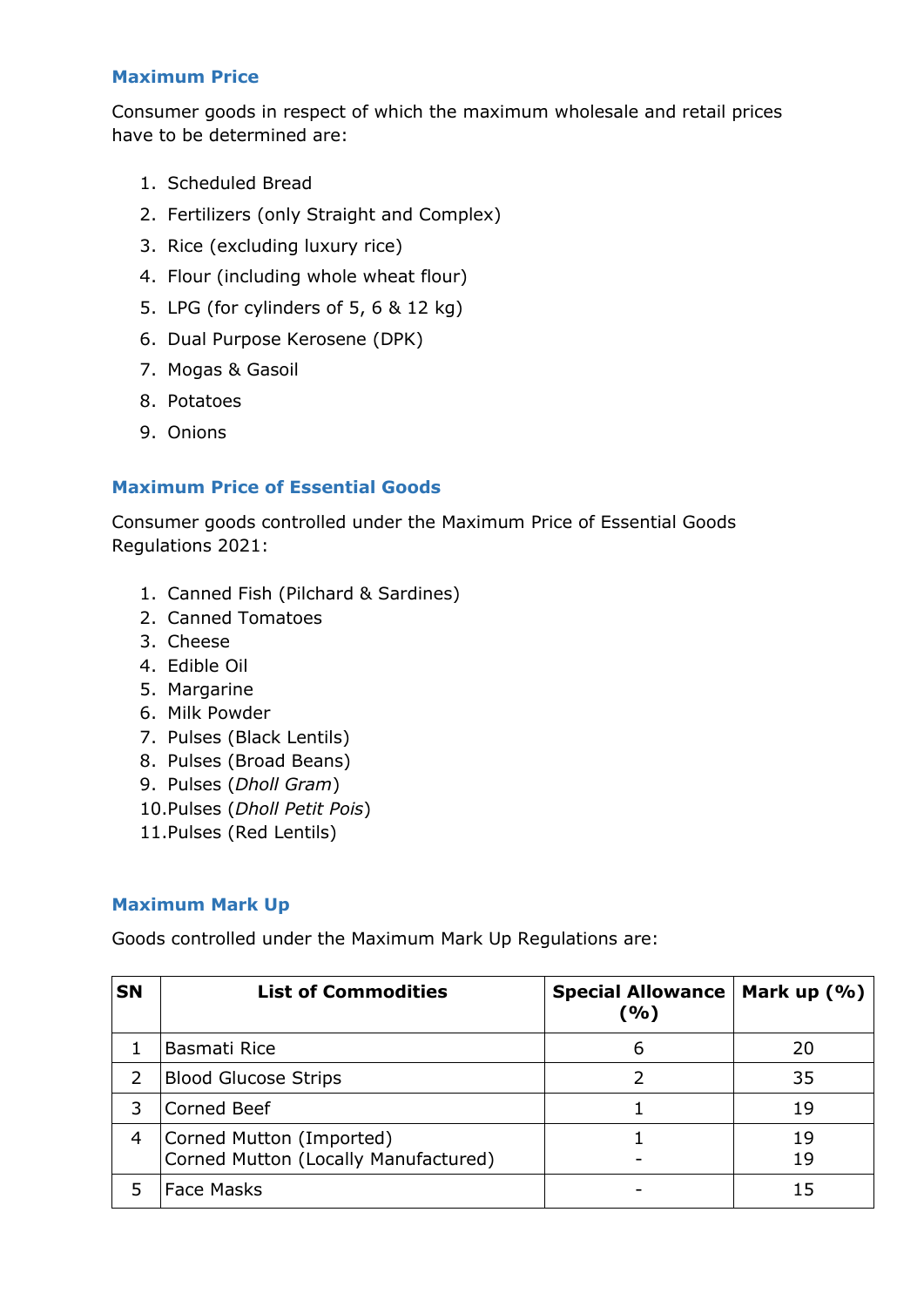| 6  | <b>Hand Sanitisers</b>               |   | 15 |
|----|--------------------------------------|---|----|
| 7  | <b>Imported Fresh Fruits</b>         | 5 | 45 |
| 8  | <b>Infant Milk Powder</b>            |   | 17 |
| 9  | Long Grain Rice                      | 6 | 20 |
| 10 | <b>Pharmaceutical Products</b>       | 2 | 35 |
| 11 | Respirators (Specialised Face Masks) |   | 15 |
| 12 | Sanitary Pads                        |   | 20 |
| 13 | <b>Sanitary Tampons</b>              |   | 20 |
| 14 | <b>Sanitary Towels</b>               |   | 20 |

## **Price Control in Rodrigues is effected for the following goods:**

| <b>SN</b>      | <b>List of Products</b>                                    | <b>Wholesaler's</b><br>Profit (%) | <b>Retailer's</b><br>Profit (%) |
|----------------|------------------------------------------------------------|-----------------------------------|---------------------------------|
| $\mathbf{1}$   | <b>Adult Diapers</b>                                       | 9                                 | 12                              |
| $\overline{2}$ | Animal feed                                                | 8                                 | 5                               |
| 3              | <b>Blood Glucose Strips</b>                                |                                   | 21.6                            |
| 4              | <b>Butter and Margarine</b>                                | $\overline{4}$                    | $\overline{7}$                  |
| 5              | <b>Canned Fish</b>                                         | 6                                 | 8                               |
| 6              | <b>Canned Meat</b>                                         | 6                                 | 8                               |
| $\overline{7}$ | Canned Poultry                                             | 6                                 | 8                               |
| 8              | <b>Canned Sausages</b>                                     | 6                                 | 8                               |
| 9              | Cheese                                                     | 5                                 | 8                               |
| 10             | Edible Oil (Crude Oil)<br>(Refined Oil)                    | 5<br>$\overline{4}$               | 8<br>8                          |
| 11             | <b>Face Masks</b>                                          | $\overline{7}$                    | 8                               |
| 12             | <b>Hand Sanitisers</b>                                     | $\overline{7}$                    | 8                               |
| 13             | <b>Infant Milk Powder</b>                                  | 6                                 | $\overline{7}$                  |
| 14             | Milk Powder                                                | 6                                 | $\overline{7}$                  |
| 15             | Respirators (Specialised Face Masks)                       | $\overline{7}$                    | 8                               |
| 16             | Tea                                                        | 3                                 | $\overline{7}$                  |
| 17             | Cement                                                     | N/A                               | N/A                             |
| 18             | Fish (Fresh, Gutted & Chilled)                             | N/A                               | N/A                             |
| 19             | <b>Bread</b>                                               | N/A                               | N/A                             |
| 20             | Dual Purpose Kerosene (DPK)                                | N/A                               | N/A                             |
| 21             | Flour Wheaten                                              | N/A                               | N/A                             |
| 22             | Liquefied Petroleum Gas (LPG in cylinder of 5,6 and 12 kg) | N/A                               | N/A                             |
| 23             | <b>Rice</b>                                                | N/A                               | N/A                             |